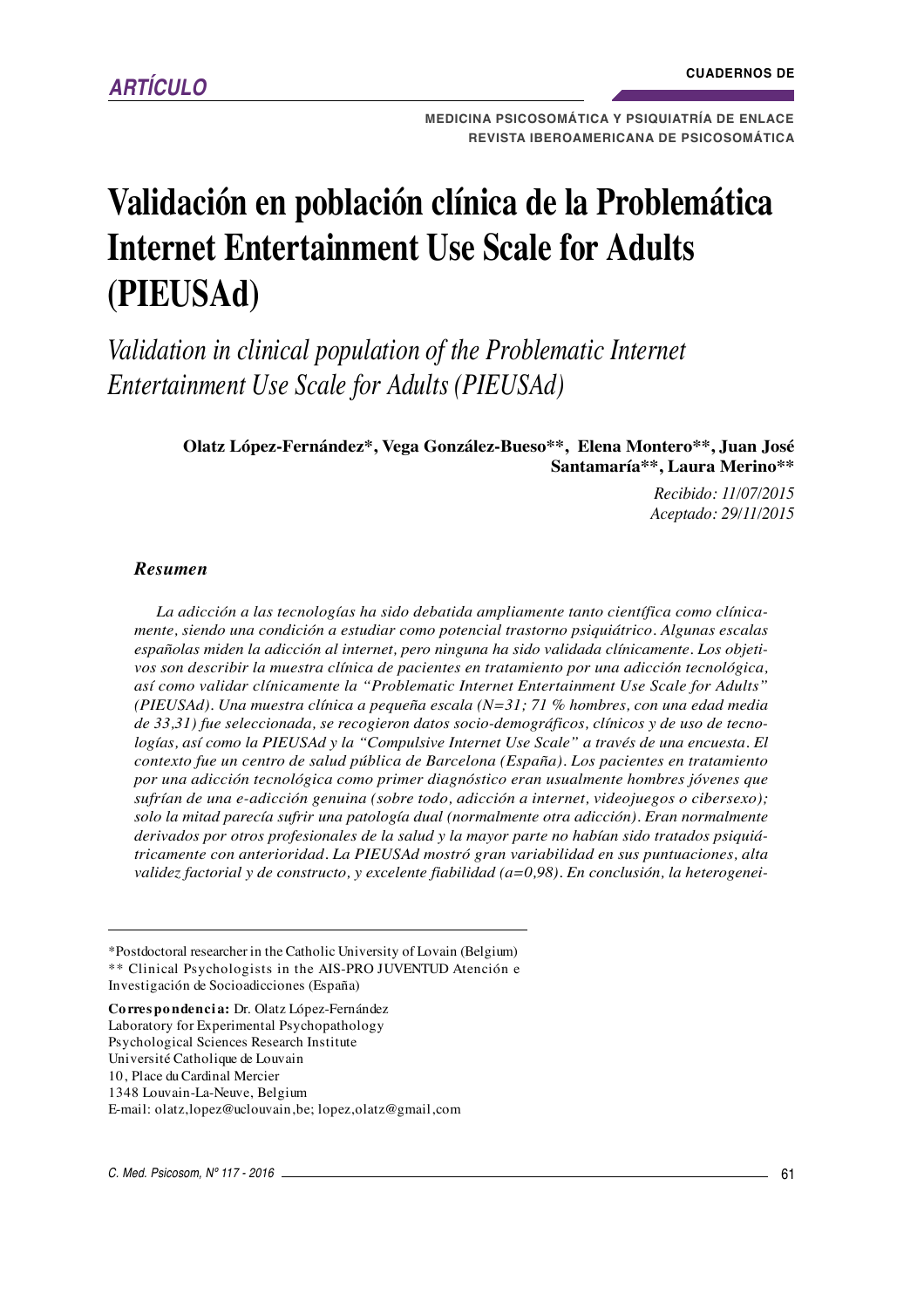*dad de las características de los pacientes fue evidenciada. Además, la PIEUSAd ha sido validada clínicamente para poder hacer un mejor cribado en las adicciones tecnológicas, donde la "pérdida de control" y la "evasión" parecen ser los síntomas prevalentes en estos tipos de pacientes.*

**Pal abras cl av e:** Adicciones tecnológicas, adicción a internet, escala, cuestionario, validación clínica.

## *Summary*

*Addiction to technologies has been a widely debated scientific and clinically, being a condition for further study as potential psychiatric disorder. Some Spanish scales measure Internet addiction, but no one has been validated clinically. The aims were to describe a clinical sample of patients in treatment for a technology addiction, and to validate clinically the "Problematic Internet Entertainment Use Scale for Adults" (PIEUSAd). Little-scale clinical adult sample (N=31; 71 % men, and an age mean of 33.31) was selected, collecting socio-demographic and clinical data, technological usages, and the PIEUSAd and Compulsive Internet Use Scale in a survey. The setting was a public health center in Barcelona (Spain). The patients in treatment for a technological addiction as primary diagnosis were usually young males, which suffer from a genuine e-addiction (above all, internet addiction, gaming and cybersex); only the middle seems to have a dual pathology (usually another addiction). They are usually referred by other clinician and the majority don't have previous psychiatric care. The PIEUSAd showed large variability in item scored, and high factor and construct validity, and excellent reliability (a=0.98). In conclusion, the heterogeneity in the characteristics of patients is evidenced. Moreover, the PIEUSAd has been clinical validated to do a better screen in technological addictions, where "loss of control" and "evasion" seems to be the prevalent addictive symptoms in these types of patients.*

**Key wo rds :** Technological addictions, internet addiction, scale, questionnaire, clinical validation.

Addiction to Information and Communication Technologies (ICT) has been a widely debated field of scientific and clinical research for the last 25 years. Marks (1990) reported that certain behaviours can lead to addiction and generate a similar level of dependency to chemical addictions, while Young (1998a) developed diagnostic criteria for Internet addiction, taking as a reference the criteria for pathological gambling addiction. In the same period, Griffiths (2000, 2005) suggested that these emerging conditions were social in nature, defining them operationally as technology addictions with a series of addictive components (i.e., salience, mood modification, tolerance, withdrawal, conflict and relapse). To date, the only internationally acknowledged behavioural addiction is "Internet Gaming Disorder" (IGD), included as a condition for further clinic and scientific study in the DSM-5 (APA, 2013).

In Spain, which is among the countries with the highest use of technologies and in the top-30 nations according to the ICT Development Index (IDI; 27/166, International Telecommunication Union, 2014), these behavioural addictions have posed certain difficulties to the research community. They have been primarily treated as "e-addictions" or Internet addiction, characterized by the excessive or abusive use of the Internet as a means of accessing the object of the "habit", according to González, Merino and Cano (2009), who report clinical cases involving online gaming, cybersex, online betting and social networks.

One of the most active areas in this field of study is the development of measurement scales for detecting potential technology addictions (i.e., to Internet, mobile phone and video games) in the general population. Such scales can be used to filter samples to support the evaluation pro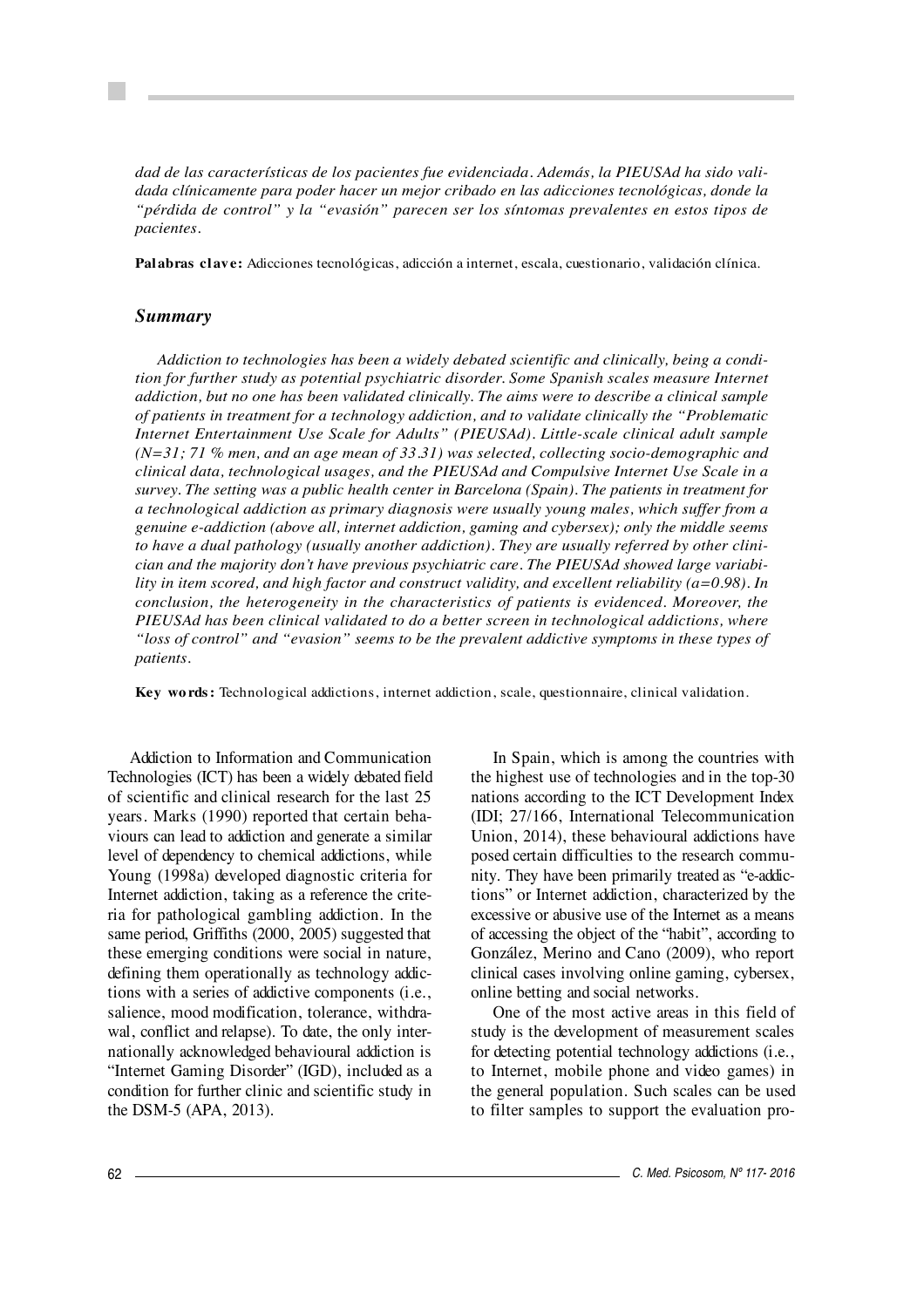cess for possible e-addictions; validated measurement scales are therefore a necessary tool for health and education professionals in the detection of addictive problems in the use of ICTs. In Spain, and Spanish-speaking countries, few of the main screening tools of Internet addiction have been adapted, such as the most widely used scale: the Internet Addiction Test (IAT; Young, 1998b; adapted by Delgado *et al*., 2012). This adapted version has enabled the scale to be used both in Spain (Puerta-Cortés & Carbonell, 2013) and in Latin American countries (e.g., like in Colombia; Puerta-Cortés & Carbonell, 2014). However, other Spaniard researchers have created their own Internet addiction scales: the Internet Over-Use Scale (IOS; Jenaro, Flores, Gómez-Vela, González-Gil  $& Caballo, 2007$ , the "Cuestionario de Experiencias Relacionadas con Internet" (CERM; Be ranuy Fargues, Chamarro Lusar, Graner Jordania, & Carbonell Sánchez, 2009) or the Problematic Internet Entertainment Use Scale for Adolescents (PIEUSA; López-Fernández, Freixa-Blanxart, & Honrubia-Serrano, 2013) are available. The latter provides the possibility to apply it to different on line entertainments, in concrete: videogames and social networking in children from 11 to 18 years old. For the present study, this scale was adapted to adults doing basically three changes: (i) substituting "video games and/or social networks" for "Internet entertainments", to provide the opportunity to ask for the main online activity related problem independently of the scales, and (ii) reducing the number of items from 30 to 20 maintaining the underlying addictive symptomatology, and (iii) amplifying the Likert-response scale from 7 to 10 for analytical interpretative purposes.

As far as we are aware, however, to date none of these original Internet-related problem scales or adaptations has been validated in a clinical sample in Spain, almost any Internet addiction scale has been clinically validated elsewhere; that is, none has been tested with patients and with the assistance of clinicians as part of the research team, as IGD is claiming to consider it a future psychiatric disorder (APA, 2013). There are only two exceptions: the Taiwanese "Chen Internet Addiction Scale" (CIAS), clinically validated for adolescents (Ko, Yen, Chen, Chen, & Yen, 2005) and adults (Ko, Yen, Chen, Yang, Lin & Yen,

2009) by the team of the Kaohsiung Municipal Hsiao-Kang Hospital in Chinese; and the French adaptation of the IAT (Khazaal *et al*. 2008), used to evaluate Internet addiction by the Swiss team of the Geneva Addiction Outpatient Clinic of the Geneva University Hospital (Thorens *et al*., 2014). Moreover, the scientific and clinical community in the field of technological addictions don't have enough evidence about the characteristics of clinical patients that ask for treatment.

The aims of this study are: (i) describe a clinical sample of Spanish patients in treatment for technology addiction as primary diagnosis, and (ii) to validate clinically the adaptation of the Problematic Internet Entertainment Use Scale for Adults (PIEUSAd), because patients treated for these behavioural e-addictions usually were more than 18 years old.

# **METHOD**

This is a descriptive and psychometric exploratory study with a survey research design.

## **Participants**

The sample is composed of 31 consecutive patients who sought treatment for some form of social addiction at the "Asociación AIS-PRO JU-VENTUD: Atención e Investigación de Socioadicciones" (AIS) between January and September 2014 (both months inclusive). Of the total sample, 22 patients were men (71 %) and 9 were women (29 %), with an overall average (*M*) age of 33.31 years and a standard deviation (*SD*) of 14.07.

#### **Instruments**

The questionnaire was divided into three sections: (a) socio-demographic and clinical data (as Thorens *et al*., 2014) and details of technology use (López-Fernández *et al*., 2013), (b) adaptations of the PIEUSAd scale, for measuring problematic Internet usage, and (c) the Spanish adaptation of the Compulsive Internet Use Scale (CIUS; Meerkerk, Van, Vermulst & Garretsen, 2009) to support the convergent construct validity.

PIEUSAd is a scale comprising 20 items related to the use of online forms of entertainment, which are Likert-scored from 1-10 (being 1 "to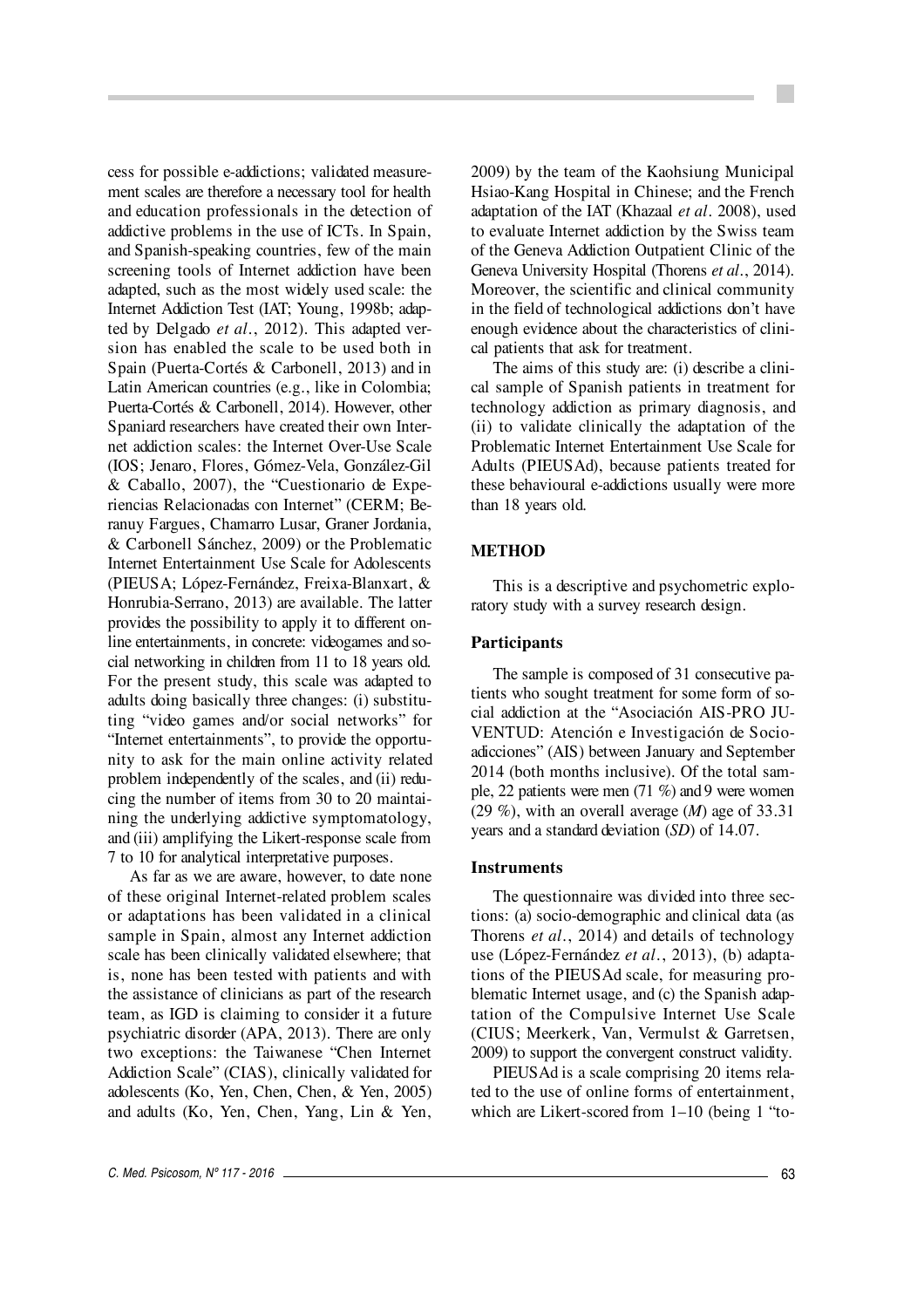tally disagree" y 10 "totally agree"); this gives a total score range of 20–200, with higher scores indicating more problematic Internet usage. The previous version (PIEUSA; López-Fernández *et al*., 2013) was validated in an adolescent Spanish population and presented excellent reliability (Cronbach alpha coefficient: 0.92) and acceptable factorial validity (one-dimensionality with an explained variance of 31 %).

The CIUS is a 14-item, 5-point Likert scale (from 0 "never" to 4 "very frequently") with high internal consistency (Cronbach alpha: 0.89) and good factorial, criterion and concurrent validity. The Spanish adaptation of the CIUS, done with permission of his main author, used the translation and back-translation method. It was included in the study to support the construct validity of the PIEUSAd.

#### **Procedure**

Consent for the study was given by the management of this clinical centre and all necessary research permits were provided by those who collaborated in the study in 2014. Written informed consent was received from all patients. The questionnaire was administered at the centre under the supervision of clinical experts in behavioural addictions, with specific training and extensive experience in these types of disorders. A cross-sectional assessment was conducted before treatment, as part of a broader evaluation conducted in a single session lasting approximately 90 minutes.

#### **Data analysis**

A descriptive analysis was carried out to assess the socio-demographic and clinical variables, usage types and PIEUSAd results. For the categorical variables, frequencies and percentages were calculated; for the continuous variables, *M* and *SD*. The bivariate analysis consisted of correlation tests (Pearson's chi-squared test, Pearson's correlation, Student's t-test for independent groups or, alternatively, the Mann-Whitney *U* test). The psychometric analyses were performed by calculating the factorial validity [Exploratory Factor Analysis (EFA)] with the Principal Component technique (PC) and construct validity, convergent variant (Pearson's correlation), and the internal consistency (Cronbach alpha). Statistical analysis was performed in IBM SPSS v. 21, with a significance level set at 0.05.

# **RESULTS**

## **Descriptive study of clinical status and use of technologies**

Of the 31 patients, 21  $(67.7\%)$  sought advice from our clinic on a genuine technology addiction, that is one in which the Internet was a necessary component (e.g. cybersex); the remainder sought advice on behavioural addictions in which technology was not a necessary component (Internet was simply one of a number of possible means of satisfying the addiction; e.g., compulsive buying). The sample characteristics can be seen in Table 1.

| Table 1                                                                                     |
|---------------------------------------------------------------------------------------------|
| Socio-demographic, clinic and ICT usages by patients with technological addictions $(N=31)$ |
| (percentage and frequency, or mean and standard deviation)                                  |

| Sub-sample          | Spain $(n=31)$ |           |  |
|---------------------|----------------|-----------|--|
| <b>Variables</b>    | $\%$ (n)       | M(SD)     |  |
| Socio-demographic   |                |           |  |
| <b>Gender</b>       |                |           |  |
| Male                | 71(22)         |           |  |
| Female              | 29(9)          |           |  |
| Age                 |                | 29(33.31) |  |
| Civil status        |                |           |  |
| Single              | 38.7(12)       |           |  |
| With couple/Married | 32.2(10)       |           |  |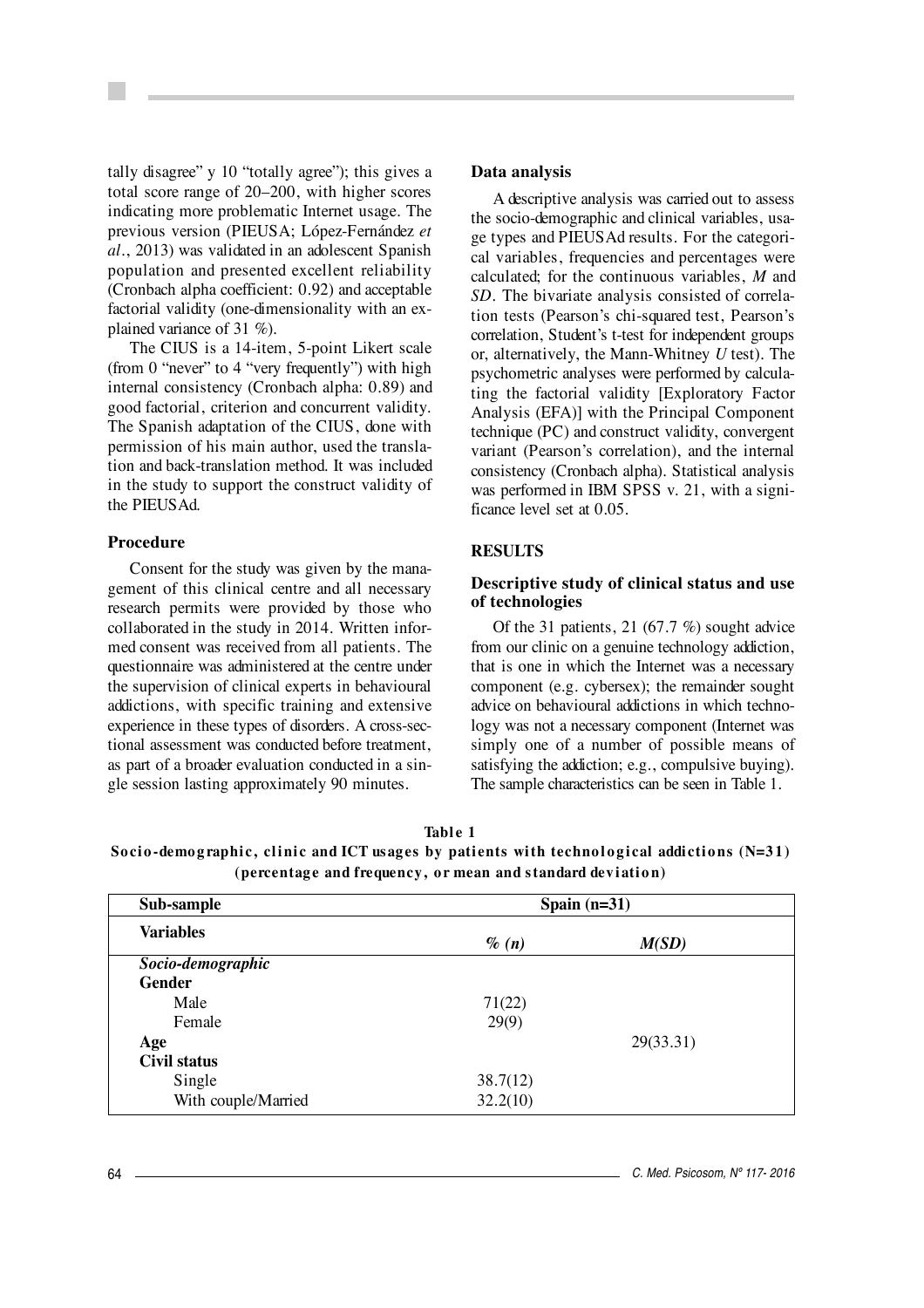| Separated/Divorced                       | 25.8(8)  |            |  |
|------------------------------------------|----------|------------|--|
| Other                                    | 3.2(1)   |            |  |
| <b>Educative level</b>                   |          |            |  |
| Primary education                        | 19.4(6)  |            |  |
| Secondary education                      | 38.7(12) |            |  |
| Higher education                         | 38.7(12) |            |  |
| Other (i.e., piano player)               | 3.2(1)   |            |  |
| <b>Clinic and health</b>                 |          |            |  |
| <b>Motive of consultancy</b>             |          |            |  |
| Internet addiction                       | 19.4(6)  |            |  |
| Online (video) gaming addiction          |          | 25.8(8)    |  |
| Cybersex addiction                       | 19.4(6)  |            |  |
| Online gambling                          | 3.2(1)   |            |  |
| Shopping addiction                       | 22.6(7)  |            |  |
| Other addictions (i.e. sex)              | 9.7(3)   |            |  |
| <b>Comorbidity</b>                       |          |            |  |
| Anyone                                   | 51.6(16) |            |  |
| Other behavioural addiction (e.g., sex)  | 9.7(3)   |            |  |
| Other drug addiction (e.g., alcohol)     | 19.4(6)  |            |  |
| Anxiety disorder                         | 9.7(3)   |            |  |
| Mood disorder                            | 3.2(1)   |            |  |
| Personality disorder                     | 6.5(2)   |            |  |
| <b>Referred by</b>                       |          |            |  |
| Family                                   | 29(9)    |            |  |
| Themselves                               | 19.4(6)  |            |  |
| Other clinical and health professional/s | 48.4(15) |            |  |
| Other social professional                | 3.2(1)   |            |  |
| Treatment time (number of months in AIS) |          | 4.61(6.52) |  |
| Previous psychiatric care                |          |            |  |
| None                                     | 77.4(24) |            |  |
|                                          |          |            |  |
| Institution                              | 6.5(2)   |            |  |
| Private practice                         | 16.1(5)  |            |  |
| <b>ICT</b> usage                         |          |            |  |
| <b>Technologies</b>                      |          |            |  |
| Fixed computer                           | 48.4(15) |            |  |
| Laptop                                   | 64.5(20) |            |  |
| Mobile phone/Smartphone                  | 90.3(28) |            |  |
| Tablet                                   | 35.5(11) |            |  |
| <b>Casual games</b>                      |          |            |  |
| Yes                                      | 19.4(6)  |            |  |
| <b>First shooter games (FSG)</b>         |          |            |  |
| Yes                                      | 29(9)    |            |  |
| Role games (MMORPGs)                     |          |            |  |
| Yes                                      | 25.8(8)  |            |  |
| Social networks (i.e, Facebook)          |          |            |  |
| Yes                                      | 41.9(13) |            |  |
| <b>Online series</b>                     |          |            |  |
| Yes                                      | 29(9)    |            |  |
|                                          |          |            |  |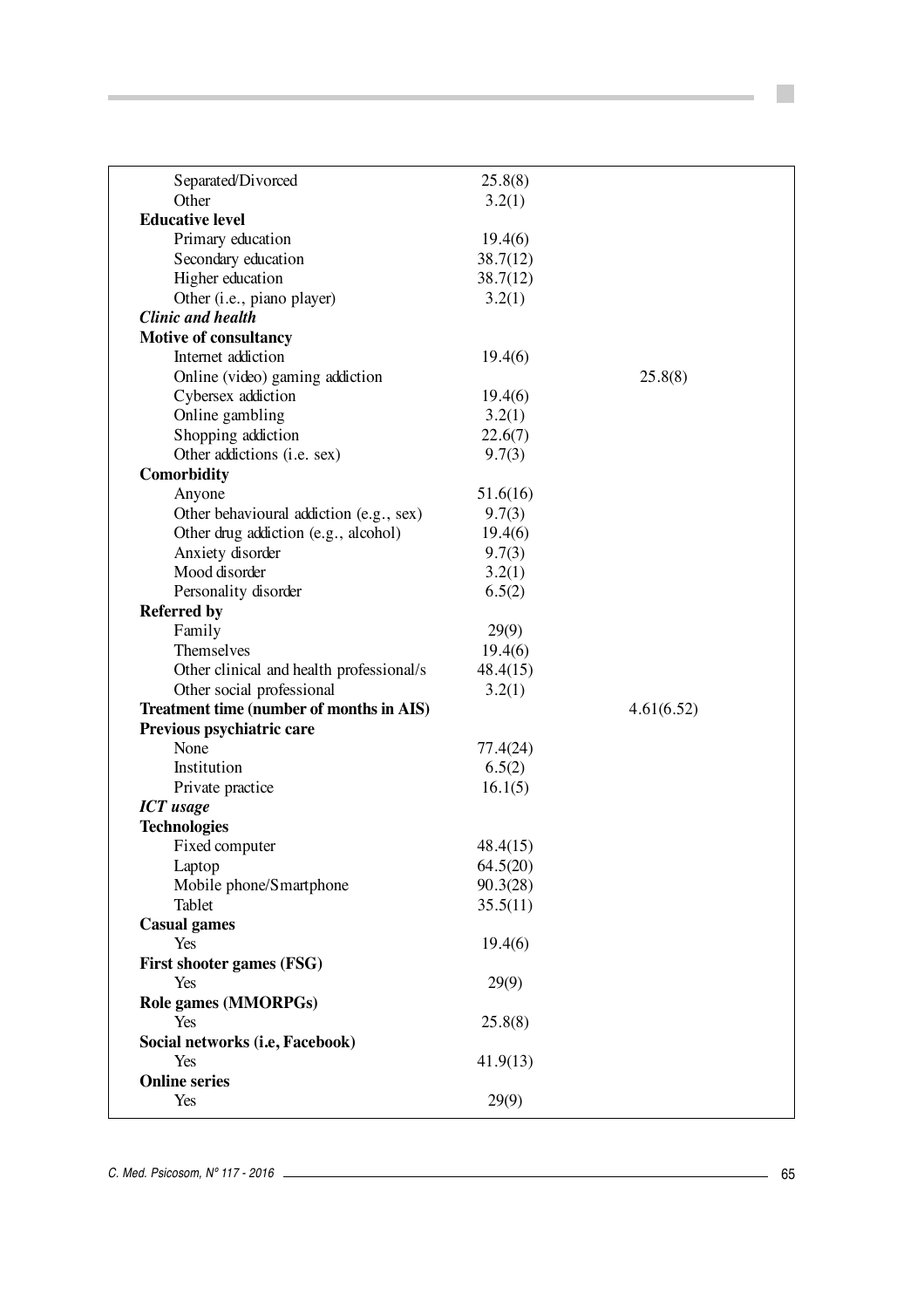| 22.6(7)  |  |
|----------|--|
|          |  |
| 16.1(5)  |  |
|          |  |
| 6.5(2)   |  |
|          |  |
| 35.5(11) |  |
|          |  |

Comparative analysis of patients with a genuine addiction and patients with non-genuine addictions revealed few differences, with the exception of gender (*X*<sup>2</sup> (1)=4.831, p<,05; ?=.471 *p*<.01), with men more likely to present genuine Internet addiction (81.8 %) and women non-genuine Internet addictions (66.7 %); age, with sufferers of genuine addictions younger on average (*M*=29.24; *DT*=12.88 versus *M*=44; *DT*=11.75; *U*: *Z*=-2.62, *p*<.01); and compulsion to use the Internet, with genuine addicts scoring more highly on the CIUS (*M*= 22.25; *DT*=15.94 versus *M*=9.11; *DT*=8.17; *U*: *Z*=-2.195, *p*<.05).

#### **Descriptive study of the PIEUSAd**

The PIEUSAd results for the clinical sample gave a M of 63.64 (DT=52.96), with a range of 172 (between 20 and 192). Table 2 contains descriptions of the items in the PIEUSAd.

#### Table 2

Item analysis and internal consistency in PIEUSAd for Spanish adults under treatment for a technological addiction (N=28) (statement and its symptom, mean (M), standard deviation (SD), median, M of the scale if item is deleted, Variance (V) of scale if the item is deleted, corrected item-total correlation, and Cronbach alpha if item is deleted)

| PIEUSAd item statement                                      | M                                            | <b>SD</b>                            | M if it.                     | Vif.           | $It. -$            | $\alpha$ if |
|-------------------------------------------------------------|----------------------------------------------|--------------------------------------|------------------------------|----------------|--------------------|-------------|
| (Spanish adaptation for adults)                             |                                              |                                      | del.                         | it del.        | total $r$ it. del. |             |
| When I am not connected to Internet, I usually think        |                                              |                                      |                              |                |                    | .98         |
| about my online activities.                                 |                                              |                                      |                              |                |                    |             |
|                                                             |                                              | 3.10                                 | 59.25                        | 2553.68        | .77                | .98         |
| time than I had planned.                                    |                                              |                                      |                              |                |                    |             |
| When I finish my online activities, I look forward          |                                              | 3.10                                 | 60.61                        | 2501.21        | .95                | .98         |
| to plan my next session online.                             |                                              |                                      |                              |                |                    |             |
| I need more time online to derive enjoyment than            |                                              |                                      | 61.00                        | 2542.67        | .87                | .98         |
| I did at first, in other words, more and more to            | 2.64                                         | 2.90                                 |                              |                |                    |             |
| obtain a similar level of satisfaction.                     |                                              |                                      |                              |                |                    |             |
| When I am connected to Internet, I can forget my            |                                              |                                      |                              |                |                    | .98         |
| duties (e.g., household chores, homework, etc.).            |                                              |                                      |                              |                |                    |             |
| When I connect with Internet I look for change my           | 3.00                                         | 2.83                                 | 60.64                        | 2570.02        | .79                |             |
| mood: to become more tense, trying to answer quickly        |                                              |                                      |                              |                |                    | .98         |
| and be more active or be more quiet, including relaxed.     |                                              |                                      |                              |                |                    |             |
| I have tried to control de use that I do with Internet      | 3.11                                         |                                      | 60.54                        | 2489.22        | .92                | .98         |
| to not exceed, but it's difficult to achieve it.            |                                              |                                      |                              |                |                    |             |
| When I have to finish an online session, I became unease.   | 2.36                                         | 2.16                                 | 61.29                        | 2614.95        | .84                | .98         |
| Frequently, when I have been a lot of time connected and    |                                              |                                      | 60.89                        | 2539.66        | .90                | .98         |
| I am feeling bad, I have difficulties to leave the session. |                                              |                                      |                              |                |                    |             |
|                                                             | When I am connected to Internet I spend more | 2.61<br>4.39<br>3.04<br>3.71<br>2.75 | 2.44<br>3.28<br>3.30<br>2.82 | 61.04<br>59.93 | 2599.22<br>2522.59 | .80<br>.82  |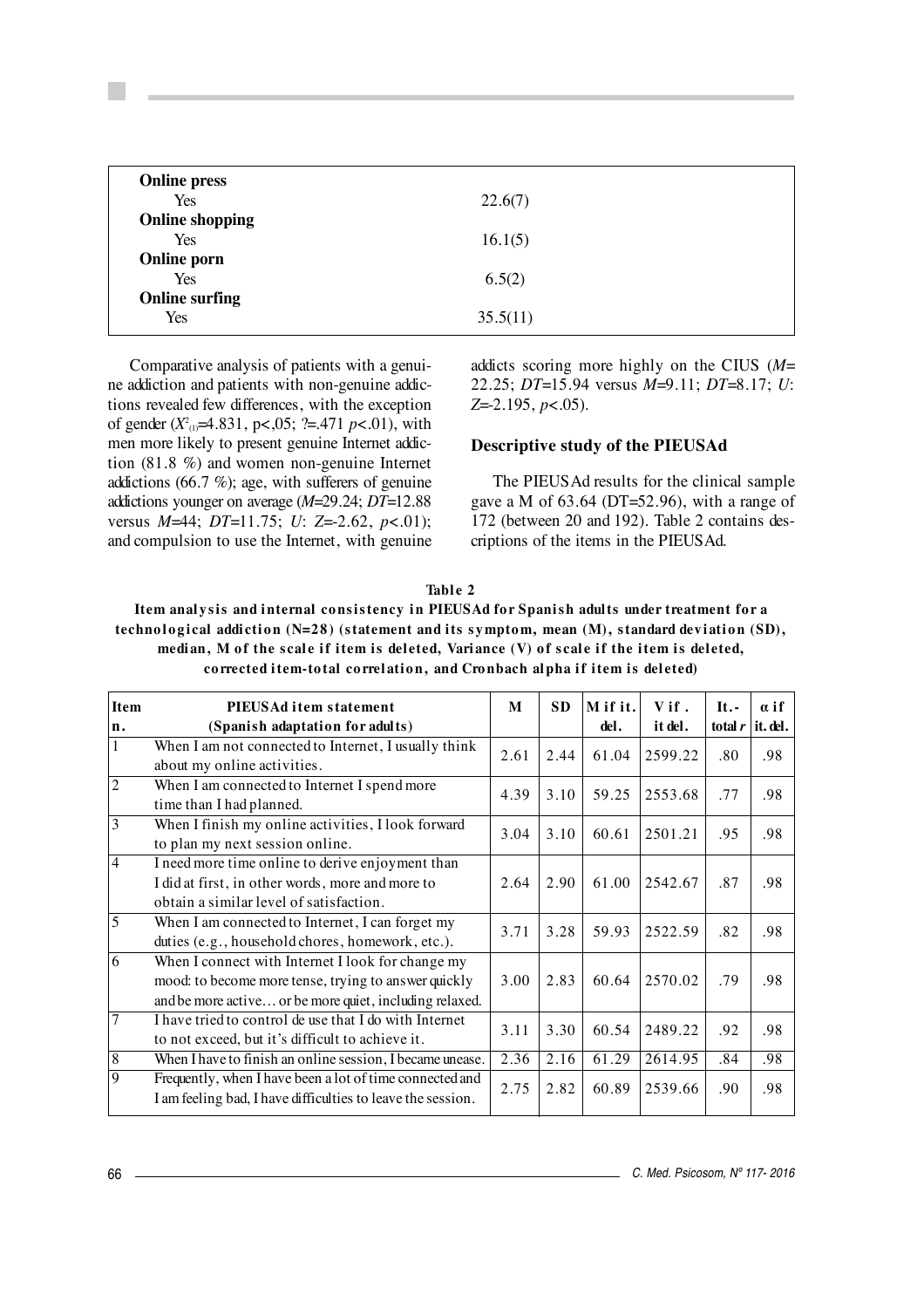| 10              | When, for any reason, I have to stop connection<br>before I want to, I get irritable, nervous, in a bad<br>mood, tired is short, I feel bad.                                                           | 2.93 | 2.79 | 60.71 | 2548.95 | .88 | .98 |
|-----------------|--------------------------------------------------------------------------------------------------------------------------------------------------------------------------------------------------------|------|------|-------|---------|-----|-----|
| $\overline{11}$ | Being connected to Internet has helped me to forget<br>my daily problems for a while and just enjoy myself.                                                                                            | 4.61 | 3.54 | 59.04 | 2492.48 | .85 | .98 |
| $\overline{12}$ | I have arrived to modify my usual patterns (e.g., hours<br>of sleep, meals, etc.) by continuing using Internet.                                                                                        | 3.57 | 3.31 | 60.07 | 2497.33 | .90 | .98 |
| $\overline{13}$ | I have hidden the truth or the time using Internet.                                                                                                                                                    | 3.00 | 3.50 | 60.64 | 2517.8  | .78 | .98 |
| $\overline{14}$ | I have tried everything possible to get more time<br>of connection or obtain online novelties, do more<br>online contacts, etc.                                                                        | 3.29 | 3.32 | 60.36 | 2498.46 | .89 | .98 |
| 15              | When I am in Internet it is usual for me to ask<br>people around me to let me online a little longer.                                                                                                  | 3.18 | 2.83 | 60.46 | 2537.0  | .91 | .98 |
| $\overline{16}$ | I get completely absorbed when I am online<br>and I lose the notion of time.                                                                                                                           | 4.04 | 3.07 | 59.61 | 2536.32 | .84 | .98 |
| $\overline{17}$ | I have substitute my personal face-to-face<br>contacts by online contacts.                                                                                                                             | 2.54 | 2.94 | 61.11 | 2534.62 | .88 | .98 |
| $\overline{18}$ | My friends, family get annoyed because for<br>being connected to Internet I have reduced my<br>time with them.                                                                                         | 3.00 | 2.98 | 60.64 | 2553.57 | .80 | .98 |
| $\overline{19}$ | If for any reason I need to reduce my online<br>activity or stop it, my levels of frustration and<br>irritability will increase.                                                                       | 2.82 | 3.03 | 60.82 | 2517.49 | .91 | .98 |
| $\overline{20}$ | If after a reduction or stopping my online activity<br>I could return to it, immediately I return to usual<br>patterns, including, if I could, I use Internet more<br>usually to recover them quickly. | 3.07 | 3.10 | 60.57 | 2499.89 | .95 | .98 |

Note: "Instructions: Please answer each of the following questions about Internet used in the past year. In each question you are asked to consider your answers from 1 to 10 in this way: " $1"$  = Totally disagree, and " $10"$  = Totally agree."

The results were examined for a possible distinction between genuine e-addicts and patients with non-genuine e-addictions. Those with genuine e-addictions obtained higher average PIEUSAd scores than the non-genuine addicts (*M*=77.05, *SD*= 58.45 versus: *M*=35.33, *SD*=21.24); however, the difference was not significant (*U*: 48.05,  $Z=1.822$ ,  $p=068$ ). The sample was therefore treated globally for the psychometric analysis.

## **Psychometric study of the PIEUSAd**

To validate the adapted PIEUSAd for the clinical sample (n=28), EFA was performed with the PCA extraction method, as the original scale indicated a one-dimensional structure (López-Fernán-

dez *et al*., 2013). The Kaiser-Meyer-Olkin (KMO) measure (0.53) confirmed the sampling adequacy, and Bartlett's test of sphericity  $(X_{(190)}^2=1067.73;$  $p$ <.001) showed that the correlation between items was sufficient to apply the PC method. Factor extraction generated one factor with eigenvalues greater than 1, with factor loadings above 0.6. The combination accounted for 77.21 % of the total variance of the factor "problematic Internet usage in adults". Internal consistency was high, with a Cronbach alpha of 0.98, indicating excellent reliability of the PIEUSAd in the clinical population (see Table 2).

The CIUS was similarly analysed. The sampling adequacy was confirmed (KMO=0.88), and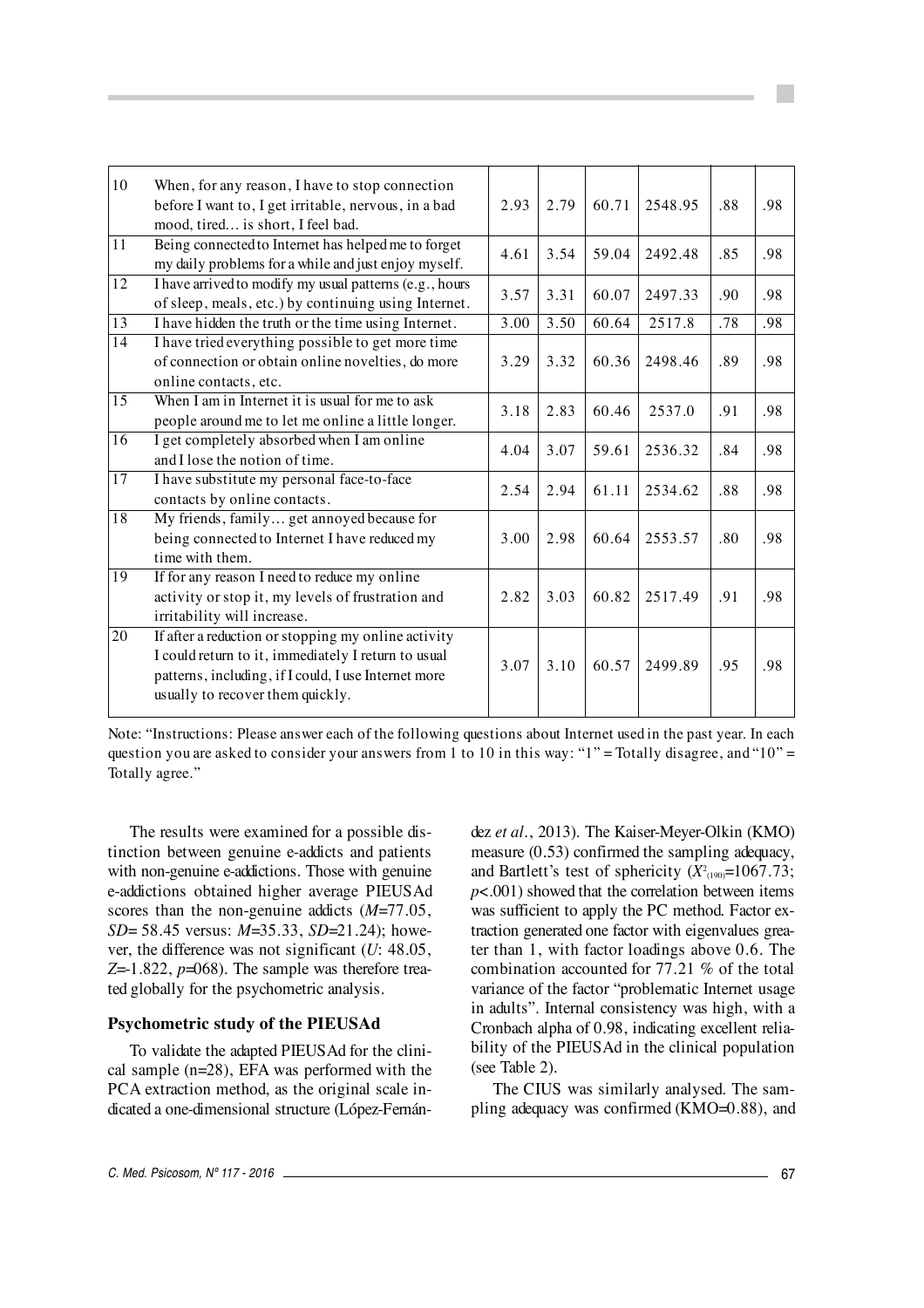Bartlett's test (*X*<sup>2</sup><sub>(91)</sub>=447.49; *p*<.001) enough correlation between items to apply the PC method. Factor extraction generated one factor solution with eigenvalues greater than 1 (factor loadings above 0.5). The total variance of the factor "compulsive Internet usage in adults" was 71.12 %; with a Cronbach alpha of 0.97, an excellent internal consistency of the CIUS in this clinical population. Construct validity was confirmed by the association between both scales that measure a similar construct (see Figure 1). The correlation between the total scores for the PIEUSAd and the CIUS was positive and statistically significant, with a high effect size (*r*=0.89, p<,001, *r*<sup>2</sup>=0.78). In other words, the greater the problematic use of the Internet for entertainment, as measured by the PIEUSAd, the greater the compulsive Internet usage, according to the CIUS.

## **DISCUSSION AND CONCLUSION**

The PIEUSAd scale was applied to a clinical sample of patients with genuine and non-genuine social additions involving the use of ICTs. The descriptive findings appear to suggest that e-addicts are usually a heterogeneous group in terms of socio-demographic variables, half of whom have a dual condition and use Internet for the purposes of entertainment; that said, if we consider the differences observed between genuine and non-genu ine e-addicts, we find a large proportion of young males who are compulsive Internet users. Although the two sub-groups were not clearly differentiated, the p-value was at a limit that suggests a larger sample size may in fact have revealed a difference. It would be interesting in future research to separate the groups and to identify the specificity



**Fi g ura 1** Dispersion graph between the PIEUSAd and the CIUS (r=0.89, p<.001)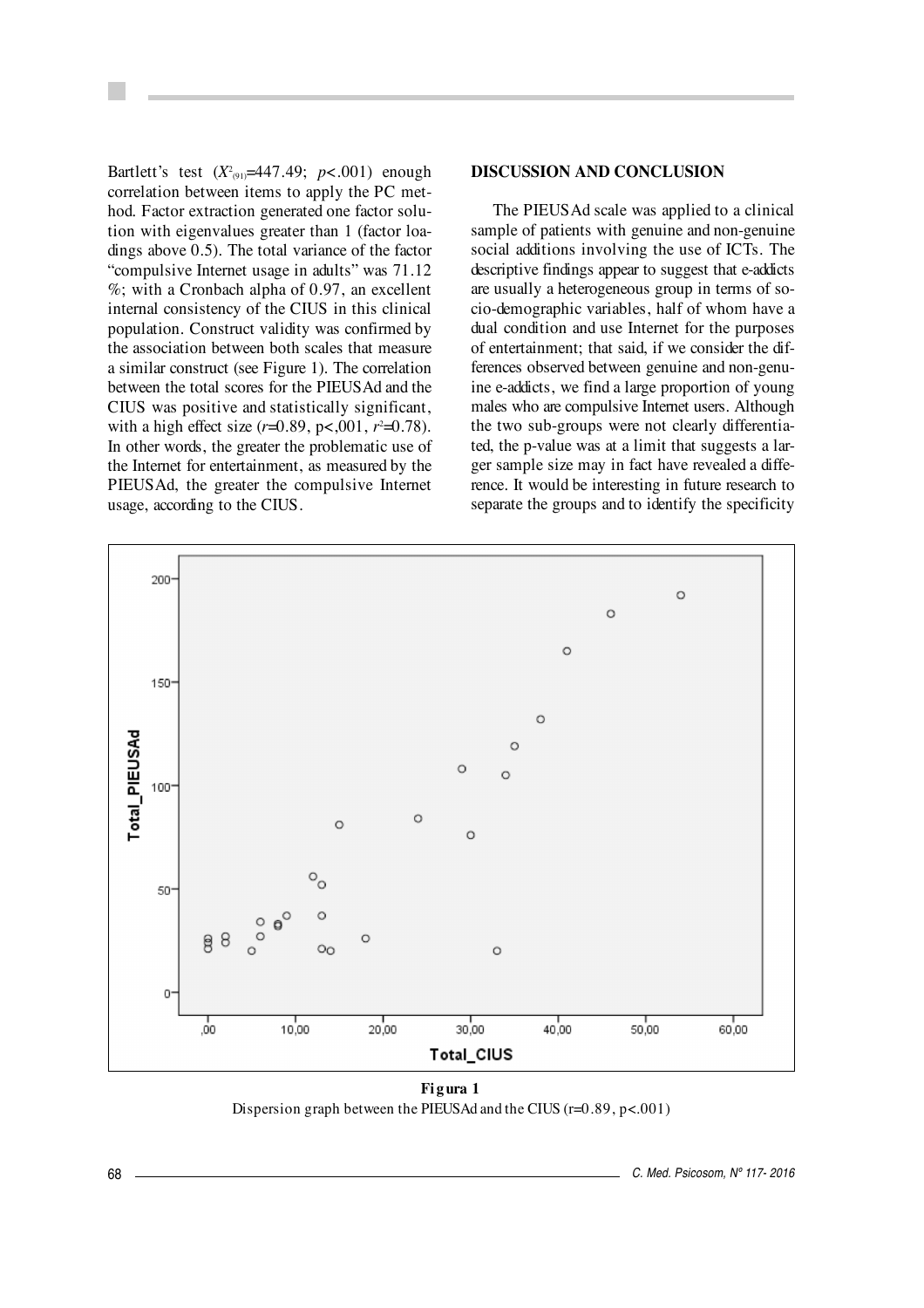of e-addicts not only in terms of their general In ternet use but also in terms of their predominant online activity, as this is where the heterogeneity appears to emerge (Griffiths & Pontes, 2014; Laconi, Tricard, & Chabrol, 2015).

The PIEUSAd scores are relatively moderate, similar to those found in the general adolescent population (López-Fernández *et al*., 2013) but with a greater variability that is suggestive of problematic behaviour. This said, the scores per item are below 5 with the exception of items 2 and 28 (loss of control) and item 11 (evasion), which correspond to items 2, 16 and 15, respectively, of the previous version (PIEUSA, López-Fernández, Honrubia-Serrano, Gibson & Griffiths, 2014). In addition, the psychometric parameters of the new version for adult patients gave greater reliability and validity than found in earlier studies (López-Fernández *et al*., 2013, 2014).

The findings of this study validate our measurement instrument for the analysis of behavioural addictions in healthcare settings. This scale, which is the only one to have been validated in a clinical population in Spain, can help to detect problematic Internet usage in the Spanish adult population, for both clinical and research purposes (Carvajal, Centeno, Watson, Martínez & Sanz Rubiales, 2011). PIEUSAd allows us to detect possible generic addictions to online entertainment, possibly in combination with scales to measure problematic usage of specific online activities (for example, for cybersex, the Spanish version of "Internet Sex Screening Test" [ISST; Ballester Arnal, Gil Llario, Gómez Martínez & Gil Julià, 2010)], as a clinical battery of tests to detect this type of Internet addiction.

Nevertheless, the limitations of this study must also be acknowledged. The 28-patient sample is small, although this is commonly the minimum feasible sample size for patients with specific conditions that are difficult to research. The preliminary findings suggest that the scores are not as high as would be expected for this type of scale (i.e. IAT), seeming more appropriate for detecting problems in the general population. Thorens *et al*. (2014) offer a number of explanations for this; for example, many of their patients were very young and had been encouraged to visit the centre by their families. This pattern was also observed

in our study, particularly in the case of genuine eaddicts, although it could be due to age, to a lack of self-awareness regarding the problem, or to a discrepancy between the family's tolerance of problematic Internet usage and the patient's perception of this use. Analysis of problematic In ternet usage is also undermined by a general lack of conceptual clarity, so for future studies it would be ideal to have at least 30 cases of genuine eaddiction to each of the online activities, whereas for the moment we have treated each of the technology addictions equally, whether they are simply an Internet addiction, an addiction to a specific online activity, or concurrent with comorbid conditions. Analysis of the accuracy with which participants are classified would also help to measure the sensitivity and specificity of our scale, which is something we hope to achieve with a larger sample – if possible from the general population – using methods such as those reported by Ko *et al*. (2005, 2009).

Finally, the heterogeneity of technology addictions is also a relevant factor, since in future work PIEUS Ad can be associated with each of the online activities to explore possible differences between a patient addicted to online gaming and a patient addicted to cybersex, even in the different categories of "gamers" (e.g., MOBA, MMORPG or FSP) or "cybersex addicts" (e.g., watching pornography, engaging in sex chats or searching online sexual contacts). In sum, we have offered clinical evidence of technological addictions, which is useful for other clinicians, researchers in technological (behavioural) addictions and the APA for the future diagnostic of IGD, and other Internetrelated addictive problematics.

## **ACKNOWLEDGEMENTS**

This work was supported by a grant from the Marie Curie Alumni Association "Micro-media Grant 2014), awarded by Olatz López Fernández (Marie Curie fellow leading "Tech Use Disorders"; Grant ID: FP7-PEOPLE-2013-IEF-627999).

#### **CONFLICT OF INTERESTS**

All authors declare no conflict of interest.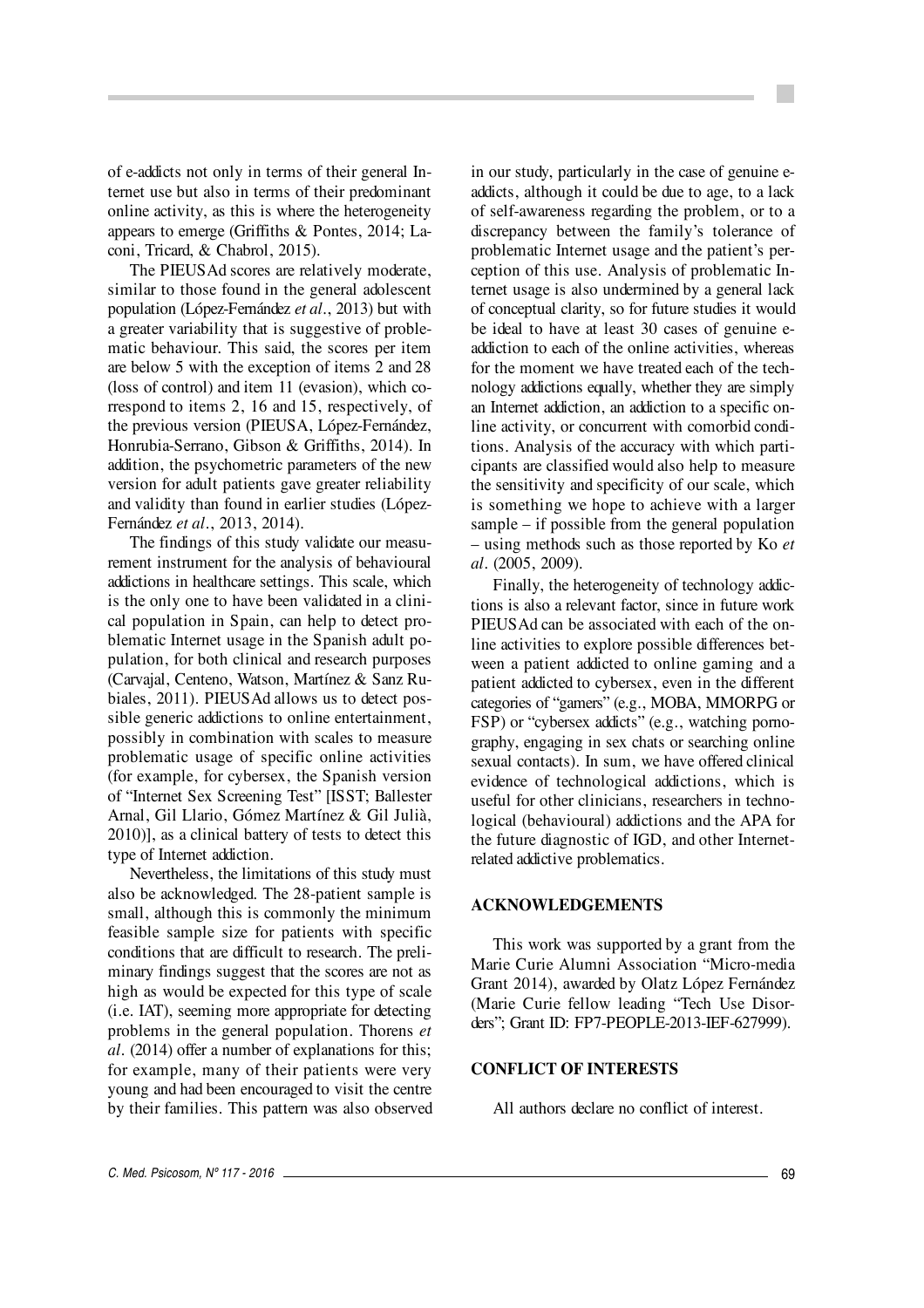#### **REFERENCES**

- 1. **Ameri can Ps y chi atri c As s o ci ati o n** [APA] (2013). Diagnostic and Statistical Manual of Mental Disorders (DSM-5). Arlington, VA: Author.
- 2. **Arnal, R.B., Gil Llario, M.D., Martínez, S.G. & Jul i á, B. G.** (2010). Propiedades psicométricas de un instrumento de evaluación de la adicción al cibersexo. Psicothema, 22(4): 1048-1053.
- 3. **Ballester Arnal, R., Gil Llario, M.D., Gómez** Martínez, S. & Gil Julià, B. (2010). Propiedades psicométricas de un instrumento de evaluación de la adicción al cibersexo. Psicothema, 22(4): 1048-1053.
- 4. **Beranuy Farg ues , M. , Chamarro Lus ar, A. , Graner Jo rdani a, C. & Carbo nel l Sánchez, X.** (2009). Validación de dos escalas breves para evaluar la adicción a Internet y el abuso de móvil. Psicothema, 21: 480-485.
- 5. **Bianchi, A. & Phillips, J. G.** (2005). Psychological predictors of problem mobile phone use. CyberPsychology & Behavior, 8(1): 39-51. doi:http://dx.doi.org/10.1089/cpb.2005.8.39
- 6. **Carvajal, A., Centeno, C., Watson, R., Martínez, M. & Sanz Rubiales, A.** (2011). ¿Cómo validar un instrumento de medida de la salud? An. Sist. Sanit. Navar., 34(1): 63-72.
- 7. **González, V. , Merino, L. y Cano, M.** (2009). Las e-adicciones, dependencias en la era digital: Ciberjuego, cibersexo, comunidades y redes socia les. Barcelona: Neus Médica Editores.
- 8. Griffiths, M. (2000). Does Internet and Computer "Addiction" exists? Some case study evidence. Cyberpsychology & behaviour, 3(2): 211-218.
- 9. **Gri ffi ths , M.** (2005). A 'components' model of addiction within a biopsychosocial framework. Journal of Substance Use, 10: 191–197.
- 10. **Gri ffi ths , M. D. & Po ntes , H. M.** (2014). Internet addiction disorder and internet gaming disorder are not the same. Journal of Addiction Research and Therapy, 5. e124.
- 11. **Jenaro , C. , Fl o res , N. , Gó mez-Vel a, M. , González-Gil, F. & Caballo, C.** (2007). Problematic internet and cell-phone use: Psycho logical behavioral, and health correlates. Addiction Research & Theory, 15: 309-320.
- 12. **Khazaal, Y., Billieux, J., Thorens, G., Khan,** R., Louati, Y., Scarlatti, E., Zullino, D. (2008). French validation of the Internet Addic tion Test. CyberPsychology & Behavior, 11: 703- 706.
- 13. **Ko, C. , Yen, J. , Chen, C. , Chen, S. , & Yen, C.** (2005). Proposed diagnostic criteria of In -

ternet addiction for adolescents. Journal of Ner vous and Mental Disease, 193: 728-733.

- 14. **Ko , C. , Yen, J. , Chen, S. , Yang , M. , Li n, H. , & Yen, C.** (2009). Proposed diagnostic criteria and the screening and diagnosing tool of internet addiction in college students. Comprehen sive Psychiatry, 50: 378-384.
- 15. **Kwo n, M. , Ki m, D-J. , Cho , H. y Yang , S.** (2013). The Smartphone Addiction Scale: development and validation of a short version for adolescents. PLoS ONE, 8(12).
- 16. **Laconi, S. , Tricard, N. & Chabrol, H.** (2015). Differences between specific and generalized problematic Internet uses according to gender, age, time spent online and psychopathological symptoms. Computers in Human Behavior, 48: 236-244.
- 17. **López-Fernández, O. , Freixa-Blanxart, M. & Ho nrubi a-Serrano , M.** (2013). The proble matic internet entertainment use scale for adolescents: Prevalence of problem internet use in spanish high school students. Cyberpsychology, Behavior, and Social Networking, 16(2): 108- 118.doi:http://dx.doi.org/10.1089/cyber. 2012. 0250.
- 18. **Ló pez-Fernández, O. , Ho nrubi a-Serrano , M. L. , Gibson, W. & Griffiths, M. D.** (2014). Problematic Internet use in British adolescents: An exploration of the addictive symptomatology. Computers in human behavior, 35: 224-233.
- 19. **Marks , I.** (1990). Behavioural (non-chemical) addictions. British Journal of Addiction, 85(11): 1389-1394.
- 20. **Martínez, J. M. S. & Venegas, J. M. R.** (2002). El screening de la adicción al juego mediante internet. Adicciones, 14(3): 303-312.
- 21. **Meerkerk, G. , Van, D. E. , Vermulst, A. A. &** Garrets en, H.F.L. (2009). The compulsive internet use scale (CIUS): Some psychometric properties. CyberPsychology & Behavior, 12(1): 1-6. doi:http://dx.doi.org/10.1089/cpb.2008. 0181.
- 22. **Ol i v a Del g ado , A. , Hi dal g o Garcí a, M. V. , Moreno Rodríguez, C. , Jiménez García, L. ,** Jiménez Iglesias, A., Antolín Suárez, L. y **Ramo s Val v erde, P.** (2012). Uso y riesgo de adicciones a las nuevas tecnologías entre adolescentes y jóvenes andaluces. Sevilla: Agua Clara, S.L.
- 23. **Puerta-Cortés, D. X. & Carbonell, X.** (2013). Análisis de las propiedades psicométricas de la versión en español del Internet Addiction Test. Adicciones, 14, 99-104.
- 24. **Puerta-Cortés, D. X. & Carbonell, X.** (2014).